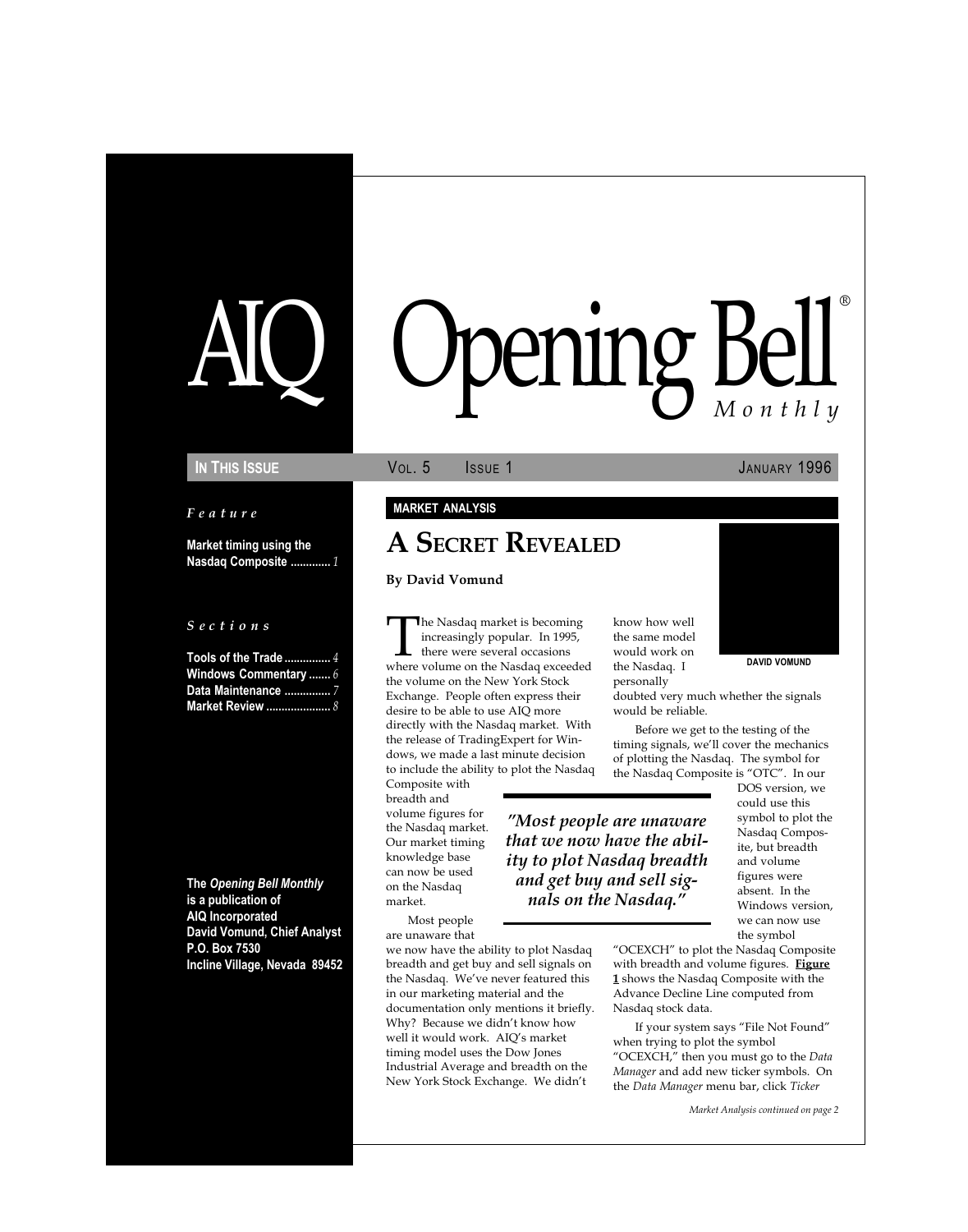#### MARKET ANALYSIS continued ...

symbol OTC for the Nasdaq Composite, click Index for Type, then click OK. On the next screen, type Nasdaq Composite for the Description and PH for Market. Using Dial/Data, the Nasdaq Composite has high, low and closing values starting on May 24, 1988. There is little reason to take data back before that time period.

We also need to add the OCEXCH ticker. Again, click the Ticker menu command, then New, and type in OCEXCH. This time, click on Market for the Type. For Description, type OTC Exchange. For the Market Breadth and Price choices, select OTCDATA and OTC. Click OK, and the next time you retrieve market data, the system will update these files.

Now we will test the effectiveness of the Expert Ratings for the Nasdaq. The most direct method of testing the effectiveness of a timing model is to ignore confirmation. That way our test is on the Expert Ratings and not on the indicator used for confirmation. Our study dates back to 1991. In this time period, we purchased the Nasdaq Composite the day the system gave an up signal of 95 or greater and sold when the system gave a sell signal of 95 or greater. Interest is not factored in.

The trade by trade results are

#### PLEASE SEND CORRESPONDENCE TO:

Opening Bell Monthly G.R. Barbor, Editor P.O. Box 7530 Incline Village, NV 89452



found in **Table 1**. There is an average of five round trip trades per year. There are many more signals than those listed, but we are only concerned with the first buy signal and the first sell signal in a string of signals. During time periods when the model was on a buy signal, the Nasdaq Composite gained an average of 4.2%. During times of sell signals, the index gained 0.3%.

Yearly comparisons of the timing model vs. buy and hold are shown in Table 2 and Figure 2. We see that the model worked surprisingly well in the years 1991 through 1994. The model performed especially well in 1994 as it kept us out of a 7.5% decline that began in March and avoided a 3.7% decline in June. 1995 is a different story. It profited from most of the advance in the first quarter but had us out of the market from April 19 to July 14. The Nasdaq rallied an amazing 22% during that time period.

our regular market timing Expert Ratings, which have consistently proven to be effective, and then use Relative Strength analysis to judge whether large-cap or small-cap stocks will be the best performers (we'll discuss this in an upcoming issue).

One problem I see with using our timing model for the Nasdaq Composite is that the Composite is a poor measurement of what is happening to Nasdaq stocks. It is more of a technology index as large firms like Microsoft, Intel, and Apple dominate the weighting. Therefore, comparing the Nasdaq Composite to Nasdaq breadth is like comparing apples to oranges. It may work better to apply an index of small company stock activity, like the Russell 2000, to the breadth on the Nasdaq.

| AIQ Opening Bell Monthly does not intend<br>to make trading recommendations, nor do<br>we publish, keep or claim any track | profited from most of the advance in<br>the first quarter but had us out of the<br>market from April 19 to July 14. The | next month. ■ | We'll test this and report the                                | Table 2                |
|----------------------------------------------------------------------------------------------------------------------------|-------------------------------------------------------------------------------------------------------------------------|---------------|---------------------------------------------------------------|------------------------|
| records. It is designed as a serious tool to<br>aid investors in their trading decisions                                   | Nasdaq rallied an amazing 22% during<br>that time period.                                                               |               | <b>Nasdaq Trading Study</b><br><b>Annual Percentage Gains</b> |                        |
| through the use of AIQ software and an<br>increased familiarity with technical                                             | Overall, the return on trading the                                                                                      |               | Buy & Hold                                                    | Trading                |
| indicators and trading strategies. AIQ<br>reserves the right to use or edit submis-                                        | Nasdaq is about equal to a buy-and-<br>hold approach. This result is better                                             | 1991          | 56.84                                                         | 54.99                  |
| sions.                                                                                                                     | than what I expected and I've begun to                                                                                  | 1992          | 15.45                                                         | 26.97                  |
| For subscription information, phone                                                                                        | look at the Nasdaq Expert Ratings on a                                                                                  | 1993          | 14.75                                                         | 10.11                  |
| 1-800-332-2999 or 1-702-831-2999.                                                                                          | regular basis. Still, I believe the best                                                                                | 1994          | $-3.20$                                                       | 13.42                  |
| © 1993-1996, AIQ Systems                                                                                                   | way to perform market timing is to use                                                                                  | 1995          | 33.00                                                         | 7.24<br>SEPTEMBER 1993 |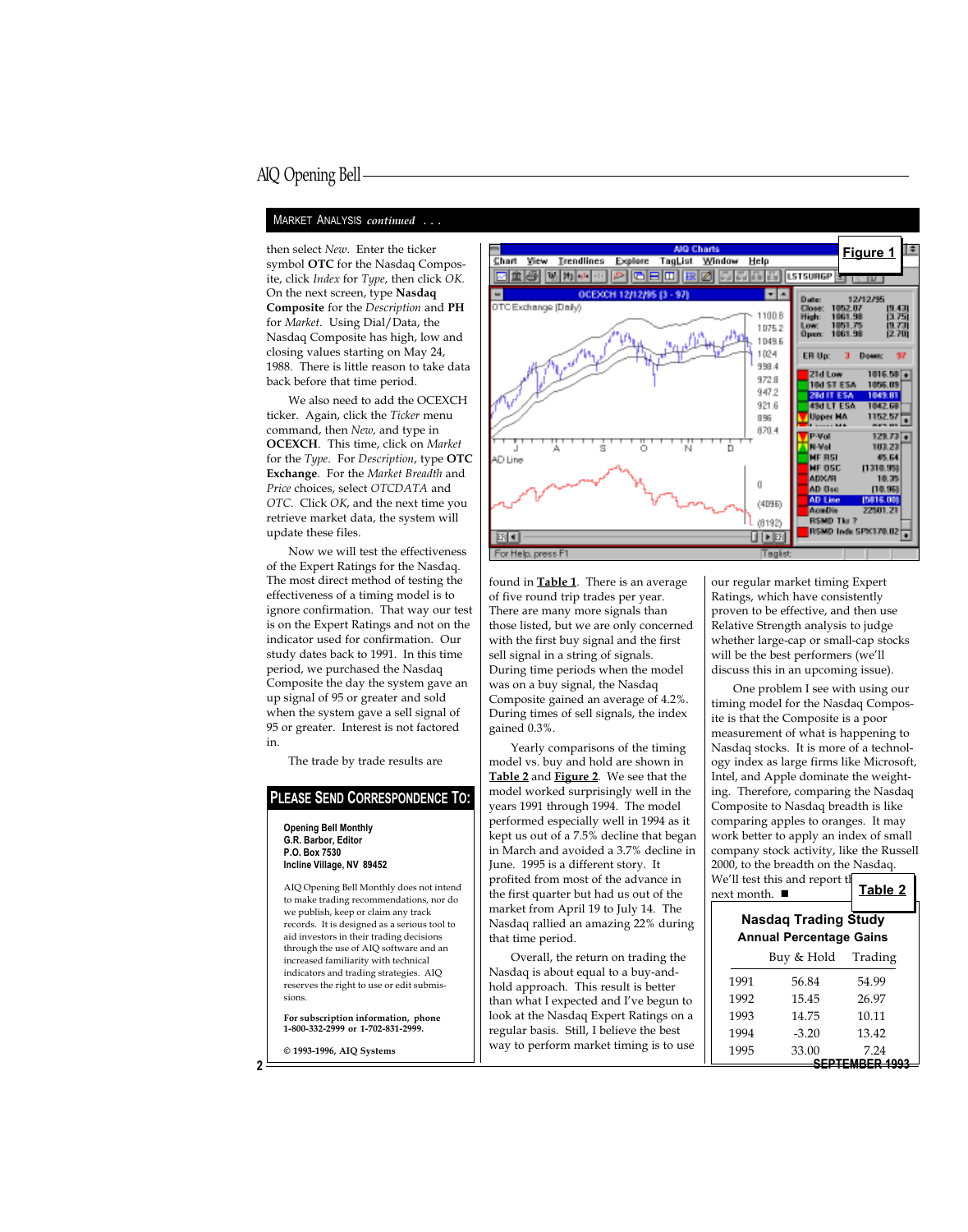| MARKET ANALYSIS continued   |                                |                                       |                            |                                |                               |                        |
|-----------------------------|--------------------------------|---------------------------------------|----------------------------|--------------------------------|-------------------------------|------------------------|
|                             |                                | <b>Nasdaq Trading Study 1991-1995</b> |                            |                                |                               | Table 1                |
| <b>ENTRY</b><br><b>DATE</b> | <b>EXPERT</b><br><b>RATING</b> | <b>NASDAQ</b><br><b>VALUE</b>         | <b>EXIT</b><br><b>DATE</b> | <b>EXPERT</b><br><b>RATING</b> | <b>NASDAQ</b><br><b>VALUE</b> | <b>NASDAQ</b><br>% CH. |
|                             |                                |                                       |                            |                                |                               |                        |
| 01/17/91                    | 98                             | 375.81                                | 04/11/91                   | 95                             | 499.31                        | 32.86                  |
| 05/22/91                    | 99                             | 487.29                                | 06/07/91                   | 100                            | 498.54                        | 2.31                   |
| 07/01/91                    | 100                            | 481.31                                | 07/24/91                   | 98                             | 487.42                        | 1.27                   |
| 09/12/91                    | 96                             | 521.13                                | 11/15/91                   | 100                            | 531.29                        | 1.95                   |
| 12/02/91                    | 97                             | 530.91                                | 04/16/92                   | 98                             | 591.81                        | 11.47                  |
| 04/29/92                    | 98                             | 569.94                                | 05/15/92                   | 97                             | 574.43                        | 0.79                   |
| 05/19/92                    | 98                             | 578.05                                | 06/08/92                   | 96                             | 582.01                        | 0.69                   |
| 06/29/92                    | 95                             | 558.80                                | 08/06/92                   | 97                             | 574.02                        | 2.72                   |
| 08/27/92                    | 100                            | 563.27                                | 09/22/92                   | 99                             | 583.00                        | 3.50                   |
| 10/14/92                    | 98                             | 576.22                                | 12/30/92                   | 99                             | 671.85                        | 16.60                  |
| 02/25/93                    | 99                             | 667.07                                | 04/02/93                   | 95                             | 669.85                        | 0.42                   |
| 04/12/93                    | 100                            | 673.12                                | 06/08/93                   | 99                             | 687.74                        | 2.17                   |
| 06/25/93                    | 100                            | 694.81                                | 07/16/93                   | 100                            | 699.73                        | 0.71                   |
| 07/28/93                    | 95                             | 705.59                                | 09/07/93                   | 99                             | 739.35                        | 4.78                   |
| 12/01/93                    | 97                             | 763.81                                | 02/04/94                   | 98                             | 777.28                        | 1.76                   |
| 02/28/94                    | 99                             | 792.50                                | 03/24/94                   | 99                             | 786.68                        | $-0.73$                |
| 04/14/94                    | 97                             | 727.31                                | 06/08/94                   | 96                             | 729.79                        | 0.34                   |
| 06/27/94                    | 97                             | 702.68                                | 08/05/94                   | 100                            | 718.67                        | 2.28                   |
| 08/09/94                    | 96                             | 722.61                                | 09/21/94                   | 99                             | 760.71                        | 5.27                   |
| 10/05/94                    | 95                             | 746.28                                | 10/24/94                   | 96                             | 761.21                        | 2.00                   |
| 12/14/94                    | 99                             | 725.67                                | 03/07/95                   | 100                            | 791.33                        | 9.05                   |
| 03/14/95                    | 96                             | 808.24                                | 04/19/95                   | 98                             | 816.55                        | 1.03                   |
| 07/14/95                    | 95                             | 999.33                                | 07/19/95                   | 100                            | 952.83                        | $-4.65$                |
| 07/25/95                    | 98                             | 993.76                                | 08/16/95                   | 96                             | 1025.75                       | 3.22                   |
| 10/11/95                    | 96                             | 1001.57                               | 10/25/95                   | 96                             | 1026.47                       | 2.49                   |

This analysis is believed to be reliable but accuracy is not guaranteed. Past performance is not a guarantee of future results.

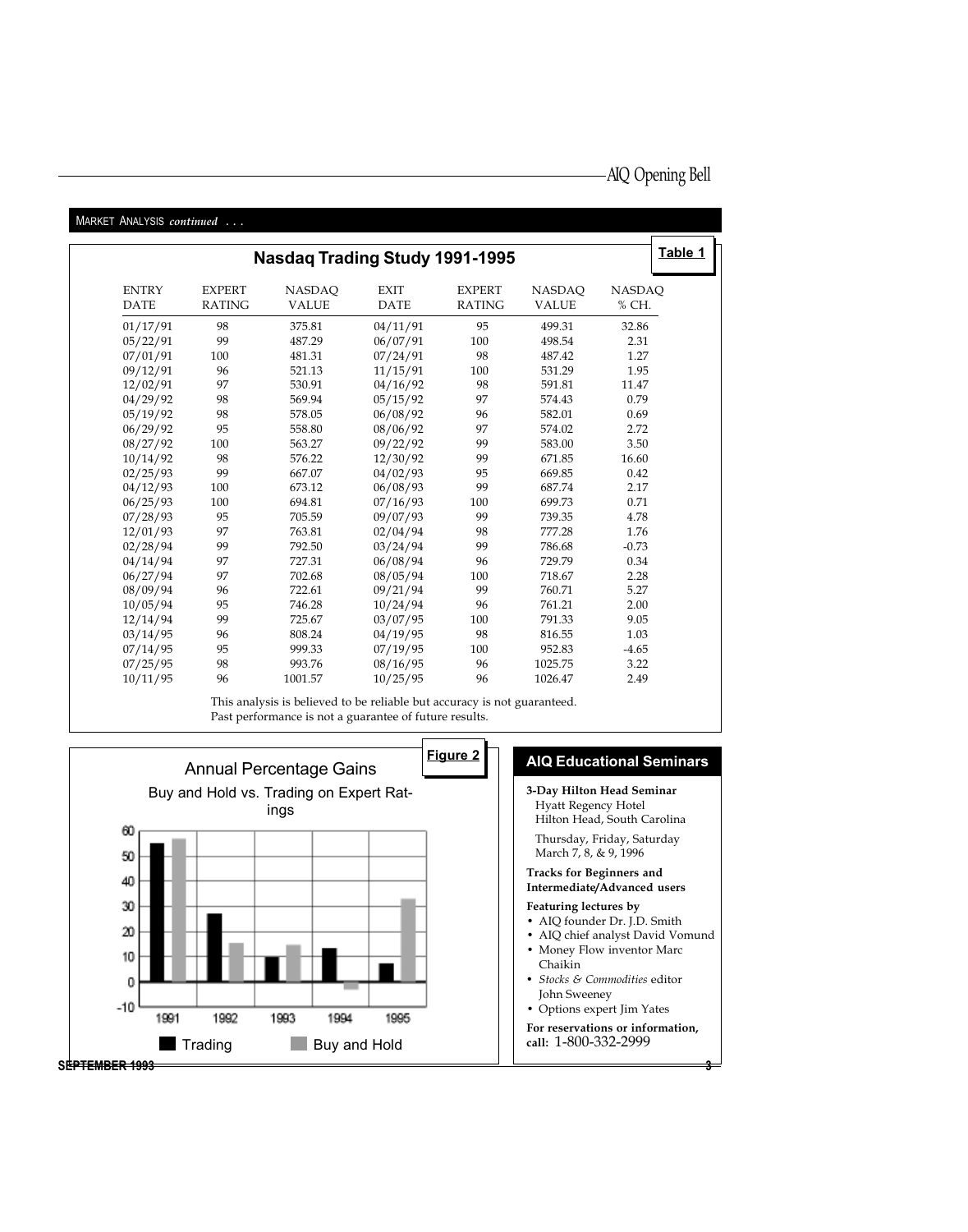#### TOOLS OF THE TRADE

# POINT & FIGURE CHARTING, III

By David Vomund

ast month, we examined Point<br>
Figure chart patterns<br>
triangle, double top, and triple top Figure chart patterns, **the symmetrical** formations. This month we'll cover three additional patterns: the catapult, signal reversal formation, and the spread triple top.

#### CATAPULT

The bullish catapult formation starts with the triple top pattern covered last month. Instead of proceeding to move straight upward after the triple top buy signal, however, the stock has enough of a correction to form a column of Os. The correction is short and the stock reverses to the upside from a higher level than its previous correction.

A hypothetical example of a bullish catapult is shown in **Figure 3**. Notice a triple top buy signal at \$32. The stock moved to \$33 but came under selling pressure. The third column of Os is higher than the

previous column so we see a pattern of higher lows.

The bullish catapult buy signal (see shading) comes when the fourth column of Xs moves higher than the third column of Xs. The reverse is true for a bearish catapult.

An example of the bullish catapult formation is found in Figure 4. A triple top buy is registered in September when the column of Xs moved higher than the Xs drawn in June. U.S. Healthcare corrected in September but made a higher low. The stock proceeded to rally and gave a buy signal (see arrow).

Another example of the bullish catapult can be seen by plotting Foster Wheeler (FWC).

#### SPREAD TRIPLE TOP

The spread triple top is a very broad formation and can take a long time to develop. The buy signal is generated when the stock penetrates



three level tops.

A hypothetical example is shown in **Figure 5**. The buy signal is regis-

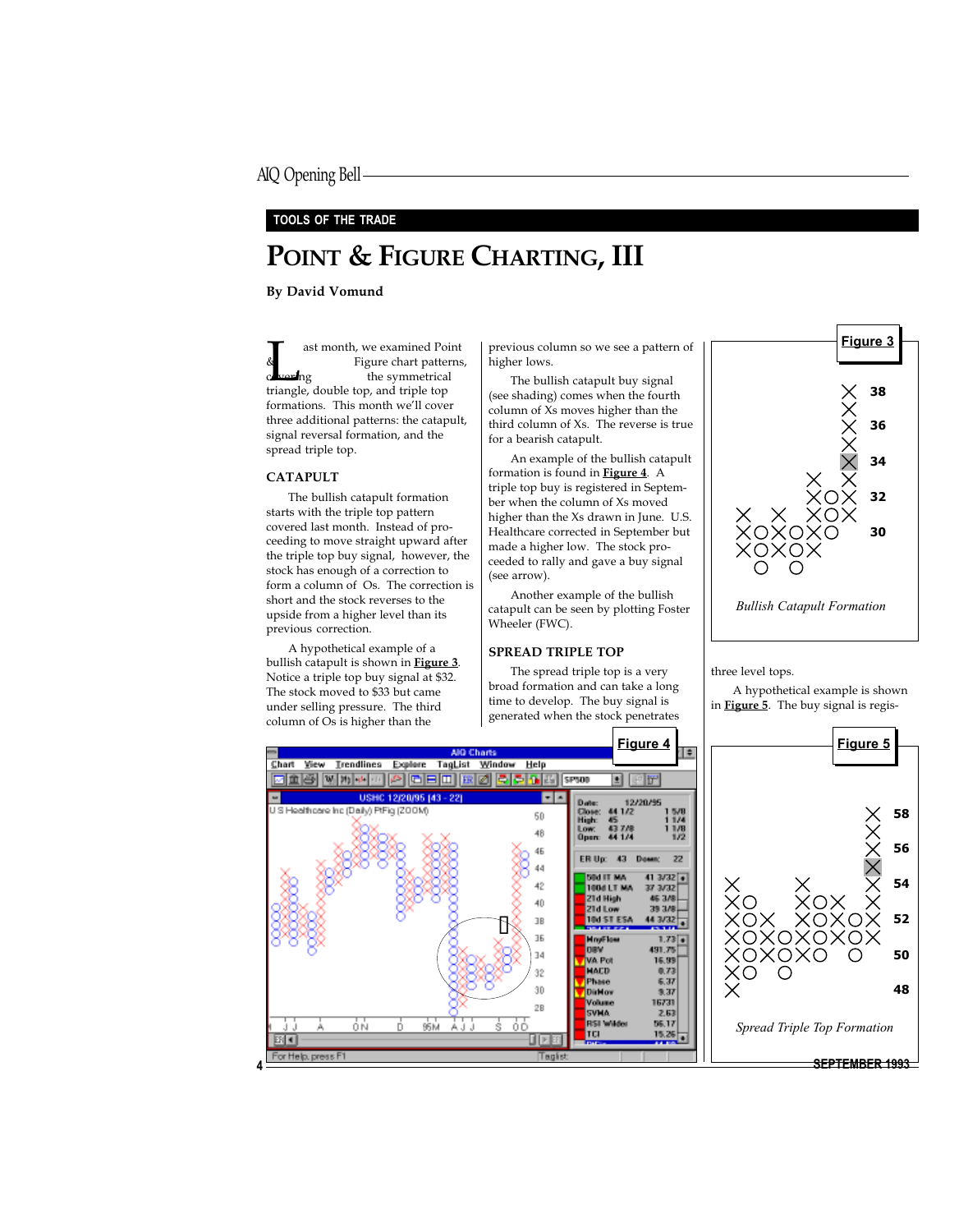#### TOOLS OF THE TRADE continued ...

tered at \$55, when the previous highs are generated (see gray shading).

An example of the spread triple top is found in **Figure 6**. The arrow points to the buy signal. During the formation of the spread triple top, other patterns may have occurred. In fact, we see that right after the spread triple top pattern is formed, a bullish catapult signal is registered.

For more examples of the spread triple top signal, look at charts of Nationsbank (NB) and American Home Products (AHP).

#### SIGNAL REVERSAL

In order to have a bullish signal reversal, there must be at least five columns of lower highs and lower lows. During this time, the Point & Figure chart is bearish. The buy signal is registered when there is finally a column of Xs higher than the previous column.

The opposite is true for a bearish signal reversal.

Figure 7 shows a bearish signal reversal. Notice the pattern of higher highs and higher lows until the stock falls to \$53. The uptrend is no longer in place. The sell is registered when a



column of Os moves below the previous column of Os (see gray shading).

Figure 8 shows a real example of a bullish reversal pattern. Chase Manhattan had a pattern of lower highs and lower lows through much of 1994. In early 1995, the downtrend was broken and the buy comes when the column of Xs moves higher than the previous column. This pattern infrequently

appears but is usually very profitable when it does occur.

These are the most common patterns used in Point & Figure analysis.

Next month, we'll wrap up the subject by charting stocks that demonstrate multiple patterns.  $\blacksquare$ 



SEPTEMBER 1993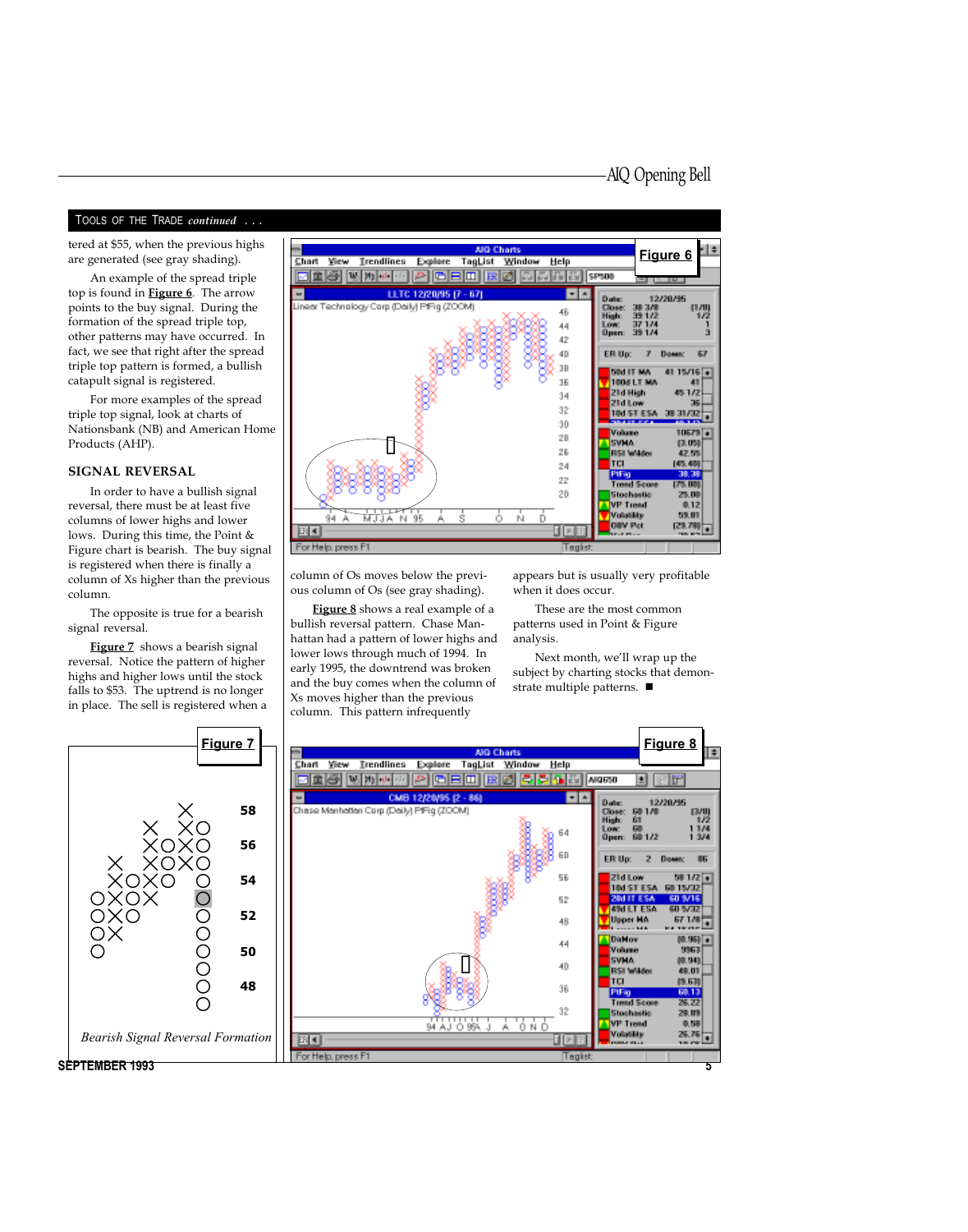#### WINDOWS COMMENTARY



## MORE TIPS ON USING MATCHMAKER FOR WINDOWS

By Steve Hill

#### STEVE HILL

In the previous two issues of the *Opening Bell*, I discussed the first stages of correlating the groups and sectors of the AIQ 1500 structure. n the previous two issues of the Opening Bell, I discussed the first stages of correlating the groups At the end of the second article, I finished correlating all the tickers that were unassigned to groups against all the newly computed correlated groups.

Several questions have come up concerning "leftover" tickers or tickers without good "fits." I will address these questions, before continuing with correlation of the AIQ 1500 at the sector level.

#### Finding a "fit"

When I attempted to correlate the pool of stocks that did not fit in any of the industry groups after the first round of correlations, some stocks still remained without finding good homes.  $\frac{Figure 9}{QV}$  shows an example of this.

| <b>MatchMaker</b><br>Help                                                     | ABD Matchklaice                                                                                                                                                                                                                                                                      |                                                                                                                                                                                                                                                                                                                                                                                                                       | Figure 9                       |
|-------------------------------------------------------------------------------|--------------------------------------------------------------------------------------------------------------------------------------------------------------------------------------------------------------------------------------------------------------------------------------|-----------------------------------------------------------------------------------------------------------------------------------------------------------------------------------------------------------------------------------------------------------------------------------------------------------------------------------------------------------------------------------------------------------------------|--------------------------------|
|                                                                               |                                                                                                                                                                                                                                                                                      |                                                                                                                                                                                                                                                                                                                                                                                                                       |                                |
|                                                                               |                                                                                                                                                                                                                                                                                      | <b>MatchMaker Report</b>                                                                                                                                                                                                                                                                                                                                                                                              |                                |
| Source A Ticker: ACCOB - Adolph Coors Co cl B                                 |                                                                                                                                                                                                                                                                                      |                                                                                                                                                                                                                                                                                                                                                                                                                       | <b>Sert in Assemting Delay</b> |
|                                                                               | corr. Source B                                                                                                                                                                                                                                                                       | description                                                                                                                                                                                                                                                                                                                                                                                                           |                                |
| <b>ACCC</b><br><b>Beens</b><br><b>RHR</b><br>lanes<br><b>RNET</b><br>la Hilli | 588<br>自肠垂<br>8112<br>568<br><b>Airla</b><br>558<br>8181<br>538<br>8135<br>826<br>A 897<br>5.87<br><b>BIRGS</b><br>397<br>302<br>0.003<br>392<br>自由日本<br>391<br>6155<br>A109<br>37 h<br>372<br>0.027<br>タア語<br>有价值额<br>353<br><b>0.00 N</b><br>8123<br>习写面<br>985.<br><b>WARRANT</b> | Electrical-Control Instruments<br>011 & Gas Refining/Marketing<br>Beverages-Alcoholic<br>Motal Neos-Cold<br>Shoes & Related Apparel<br>Medical-Outpatient/Home Care<br>Medical-Instruments<br>Aerospace/Defense Equipment<br>Hedia-Badin/TV<br>Transport-Air Freight<br>Oil & Gas International Specialtu<br>Chomicals-Plastic<br>Housebold-Audio/Uideo<br>Medical-Hospitals<br>Retail-Drug Stores<br>0661co-2upplier | БŃ                             |
| <b>OK</b><br>Highs:                                                           | View Settings                                                                                                                                                                                                                                                                        | Print<br>Chart                                                                                                                                                                                                                                                                                                                                                                                                        | Data Hannoo                    |
| <b>Pleased of</b>                                                             |                                                                                                                                                                                                                                                                                      |                                                                                                                                                                                                                                                                                                                                                                                                                       |                                |

(Note: the correlation of unassigned

|                                         | AIO MatchMaker                                                                                                                   |                                                                                                                             | <b>Figure 10</b><br>÷          |
|-----------------------------------------|----------------------------------------------------------------------------------------------------------------------------------|-----------------------------------------------------------------------------------------------------------------------------|--------------------------------|
| MatchMaker Help                         |                                                                                                                                  |                                                                                                                             |                                |
|                                         |                                                                                                                                  | <b>MatchMaker Report</b>                                                                                                    |                                |
| Source A Ticker: A101 - Metal Beer-Beld |                                                                                                                                  |                                                                                                                             | <b>Sett In Assending Defer</b> |
| 8101                                    | corr. Source B description<br>910.<br><b>BHB</b><br><b>NEM</b><br>918.<br><b>NBC</b><br>9.17<br>ABX<br>9,89<br><b>PDB</b><br>見見直 | Battle Mountain Bold Co<br><b>Mewmont Mining Corp</b><br>Memmont Bold Co<br>American Barrick Res<br><b>Placer Dome Inc</b>  |                                |
|                                         | ECO<br>88%<br>BLD.<br>871<br>HL.<br>865.<br>HH<br>839<br>- AU<br>751<br><b>ESCHM</b><br>2個別                                      | Echo Bay Mines Ltd<br>Santa Fe Pacific Bold<br>Hecla Mining<br>Homestake Mining Co<br>Amax Cold<br>Free State Consol 81d Mo |                                |
| <b>DE</b><br>High-                      | <b>View Settings</b>                                                                                                             | Print<br><b>Church</b>                                                                                                      | Data Hannoo                    |
| <b>Pleach/</b>                          |                                                                                                                                  |                                                                                                                             |                                |

tickers after the first round involved some 450 stocks against 120-plus groups, and took over a day to compute.)

In this case, the unassigned stock ACCOB, Coors Co., had a high correlation with only one group, A050 Electrical -Control Instruments. Unless Im mistaken, Coors has very little relationship fundamentally to an electrical group. Hence, I decided Coors did not correlate with any existing group and the stock remained in the pool of uncorrelated stocks.

#### Returning tickers to groups they came from

SEPTEMBER 1993 Some tickers can actually end up correlating with the same groups they were originally removed from. This situation happens because the group index the tickers were originally removed from was recomputed with only stocks showing a high correlation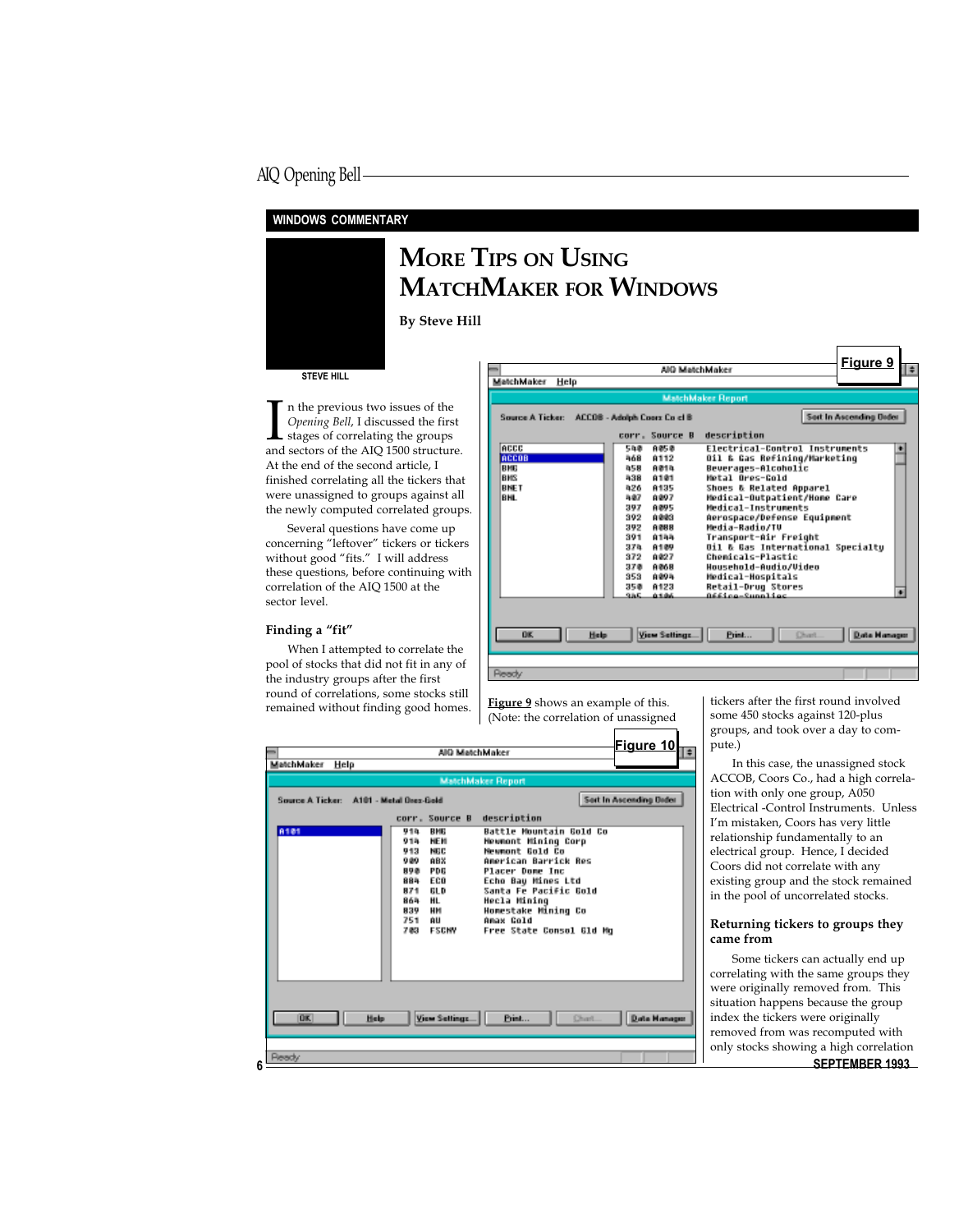#### WINDOWS COMMENTARY continued ..

## . to the index.

Figure 10 is an example of this situation using the group A101, Metal Ores-Gold. Three symbols, BMG, HL, and AU, that previously did not correlate were reinserted into group A101. For the purpose of this example, the group was then recomputed and run through MatchMaker again. The results shown in Figure 2 reveal that BMG, HL, and AU now correlate.

#### What to do with remaining uncorrelated tickers

With the first stages of correlations complete, I still had a pool of uncorrelated tickers that I could either leave unassigned to any groups, or attempt to form new groups by correlating all tickers in the uncorrelated list to all tickers in the uncorrelated list (see **Figure 11**). This process, however, would likely take several days and result in only a handful of newly correlated groups that made any fundamental sense. I decided not to proceed with this process.

| $\equiv$         |                                          | Figure 11 <sup>1</sup><br>MatchMaker Parameters |  |
|------------------|------------------------------------------|-------------------------------------------------|--|
| MatchN           | <b>Dates</b><br>First:<br>Leat           | <b>S</b> Use weekly data                        |  |
| $\bullet\bullet$ |                                          | ⊠ Remove Harket Index influence                 |  |
|                  | 11/25/94<br>11/24/95                     | 画<br><b>SPX</b><br>liadea:                      |  |
|                  | Limit Source B to components of Source A |                                                 |  |
|                  | "Source A"                               | Seurce B                                        |  |
|                  | C Master Ticker List                     | C Master Ticker List                            |  |
|                  | (B) List:<br>luvonesuo<br>회              | (B) List:<br>UNCORRED<br>土<br>TO <sub>1</sub>   |  |
|                  | <b>O</b> Ticket:                         | <b>O</b> Ticker:                                |  |
|                  |                                          |                                                 |  |
|                  | Source A Type                            | Source B Tweet                                  |  |
|                  | $\boxtimes$ Stocks                       | Stocks:<br>ľМ                                   |  |
|                  | Wamanto                                  | Wamanto                                         |  |
|                  | Futunes:                                 | Futunes:                                        |  |
|                  | <b>Hutsel Funds</b>                      | Mutual Funds                                    |  |
|                  | Indianae:<br><b>Marshalts</b>            | Indexec.<br>Marketz                             |  |
|                  | <b>General</b>                           | <b>General</b>                                  |  |
|                  | Seators:                                 | Seatons:                                        |  |
|                  | <b>Portfolio Groups</b>                  | <b>Portfolio Groups</b>                         |  |
|                  | <b>Hutsal Fund Groups:</b>               | <b>Hutsal Fund Groups:</b>                      |  |
|                  |                                          |                                                 |  |
| <b>Pleasch/</b>  | <b>TIK</b>                               | <b>Hete</b><br><b>Dannell</b>                   |  |
|                  |                                          |                                                 |  |

As a final check of my efforts thus far, I recomputed the correlated AIQ 1500 structure and again ran MatchMaker on all stocks in groups to make sure that all stocks correlated

correctly.

Next month, I will move on to sector correlation to complete the process of correlating the group/sector structure of the AIQ 1500.  $\blacksquare$ 

#### STOCK DATA MAINTENANCE

#### The following table shows past and future stock splits and large dividends:

| <b>Stock</b>          | Ticker      |     | Split/Div. Approx. Date | <b>Stock</b>             | Ticker      |     | Split/Div. Approx. Date |
|-----------------------|-------------|-----|-------------------------|--------------------------|-------------|-----|-------------------------|
| <b>Analog Devices</b> | ADI         | 3:2 | 01/04/96                | <b>Computer Horizons</b> | <b>CHRS</b> | 3:2 | 01/10/96                |
| Cominco Fert.         | <b>CLT</b>  | 3:1 | 01/08/96                | System Software          | <b>SSAX</b> | 3:2 | 01/11/96                |
| Wynn's Int'l          | WN          | 3:2 | 01/08/96                | <b>FMS</b> Financial     | <b>FMCO</b> | 2:1 | 01/15/96                |
| Amer. Mgmt. Sys.      | <b>AMSY</b> | 3:2 | 01/08/96                | IBP Inc.                 | IBP         | 2:1 | 01/22/96                |
| United Fire & Cas.    | <b>UFCS</b> | 3:2 | 01/08/96                | Champion Ind.            | <b>CHMP</b> | 5:4 | 01/23/96                |
| Wackenhut             | WAK         | 5:4 | 01/10/96                | Iomega Corp.             | <b>IOMG</b> | 3:1 | 02/01/96                |
| Input/Output          | Ю           | 2:1 | 01/10/96                |                          |             |     |                         |

#### Ticker Changes:

| The Lori Corp (LRC)                                                 | Aames Financial (AAMS) to Aames Financial (AAM)<br>to The Comforce Corp (CFS) |                   |
|---------------------------------------------------------------------|-------------------------------------------------------------------------------|-------------------|
| <b>Trading Suspended:</b><br>BIC Corp (BIC)<br>ReadiCare Inc. (RDI) | Conesco Inds. (CNSC)<br>Roadway Services (ROAD)                               | NBD Bancorp (NBD) |

#### SEPTEMBER 1993